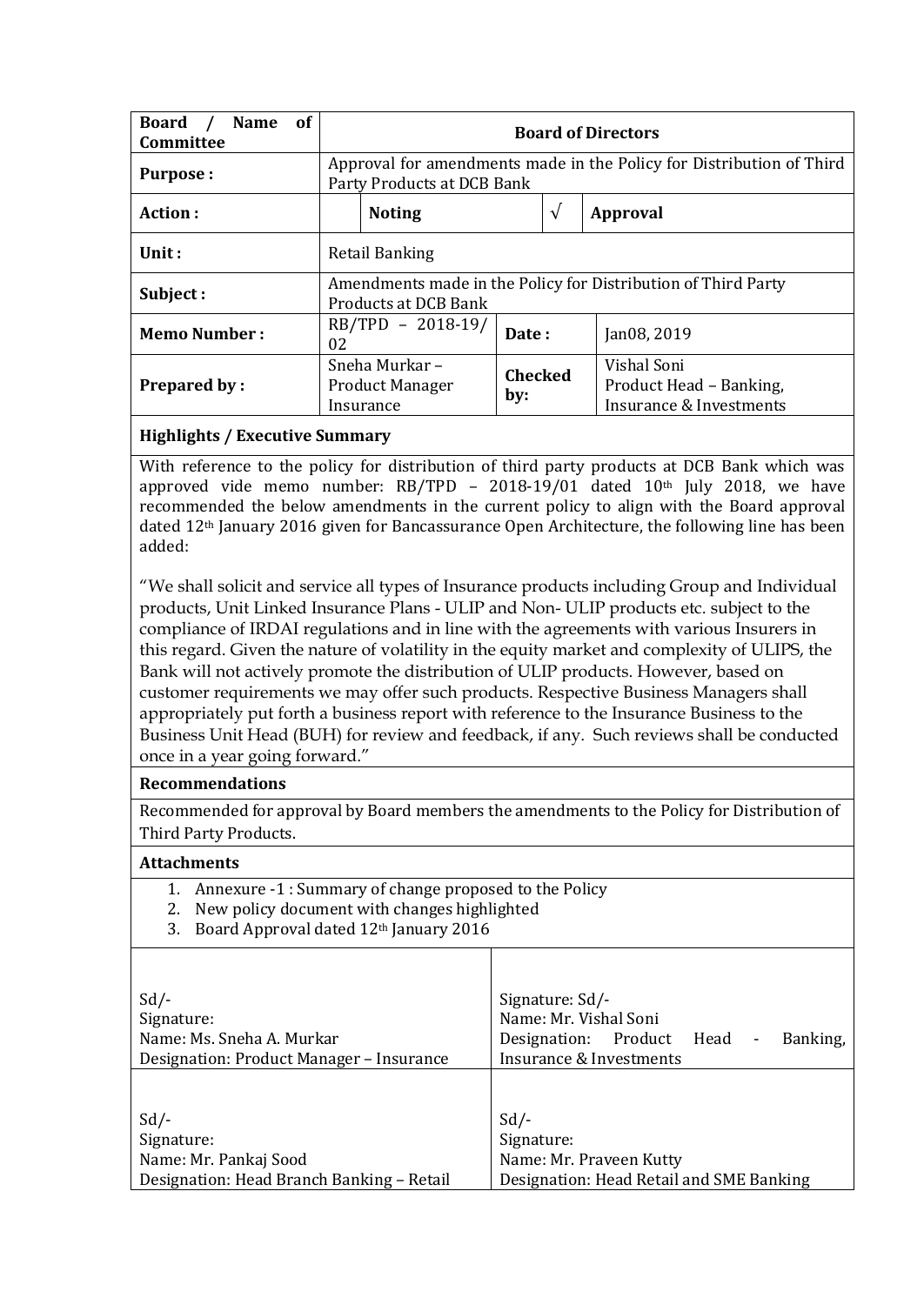| $Sd$ /-                 |                                       | $Sd$ /- |                                        |  |
|-------------------------|---------------------------------------|---------|----------------------------------------|--|
| Signature:              |                                       |         | Signature:                             |  |
| Name: Mr. Aditya Prasad |                                       |         | Name: Mr. Murali M. Natrajan           |  |
|                         | Designation: Chief Compliance Officer |         | Designation: Managing Director and CEO |  |
| Decision:               | <b>Noted</b>                          |         | Approved                               |  |
| Signature :             |                                       |         |                                        |  |
| Comments:               |                                       |         |                                        |  |

| Annexure-1: Summary of changes proposed to the Policy for Distribution<br>of TPP in the Bank |                                                            |                                                                                                                                                                                                                                                                                                                                                                                                                                                                                                                                                                                                                                                                                                                                                                                                                             |                             |
|----------------------------------------------------------------------------------------------|------------------------------------------------------------|-----------------------------------------------------------------------------------------------------------------------------------------------------------------------------------------------------------------------------------------------------------------------------------------------------------------------------------------------------------------------------------------------------------------------------------------------------------------------------------------------------------------------------------------------------------------------------------------------------------------------------------------------------------------------------------------------------------------------------------------------------------------------------------------------------------------------------|-----------------------------|
| Sr<br>No                                                                                     | Old<br>Policy<br>Clause                                    | Change (highlighted in bold)                                                                                                                                                                                                                                                                                                                                                                                                                                                                                                                                                                                                                                                                                                                                                                                                | Impact                      |
| $\mathbf{1}$                                                                                 | Current<br><b>Business</b><br>Structure<br>and<br>Strategy | We shall solicit and service all types of<br>Insurance products including Group and<br>Individual products, Unit Linked Insurance<br>Plans - ULIP and Non- ULIP products etc.<br>subject to the compliance of IRDAI<br>regulations and in line with the agreements<br>with various Insurers in this regard. Given<br>the nature of volatility in the equity market<br>and complexity of ULIPS, the Bank will not<br>actively promote the distribution of ULIP<br>products. However, based on customer<br>requirements we may offer such products.<br>Respective Business Managers<br>shall<br>appropriately put forth a business report<br>with reference to the Insurance Business to<br>the Business Unit Head (BUH) for review and<br>feedback, if any. Such reviews shall be<br>conducted once in a year going forward. | Strengthening<br>the policy |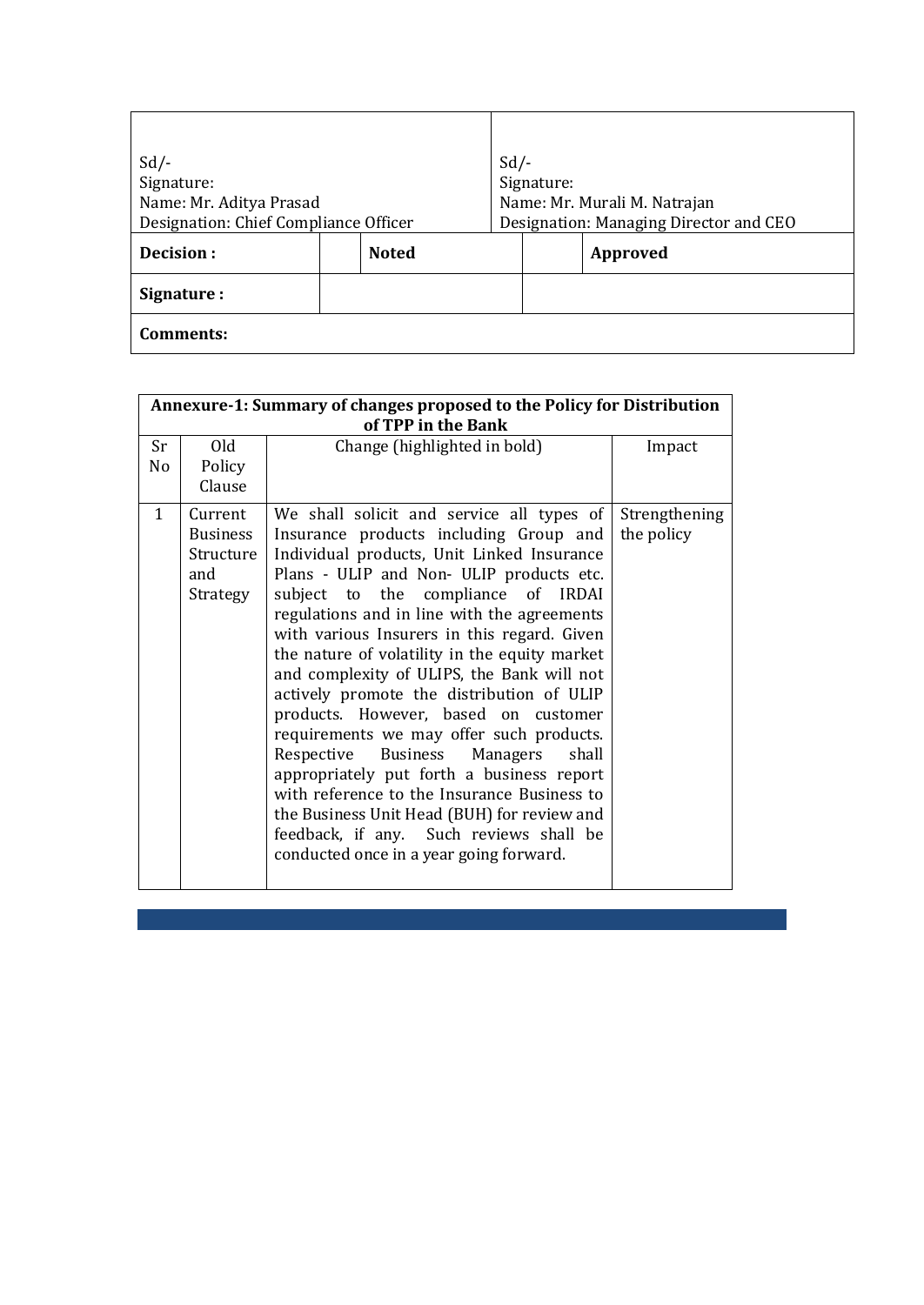## **BACKGROUND:**

Third Party Distribution has been an integral part of banking business framework wherein we distribute products and services of other reputed financial services companies. This business includes General Insurance, Life Insurance, Mortgage Redemption Term Assurance (MRTA), and various investment solutions like Mutual Funds, Bonds, e-broking, Portfolio Management Services on Equity, Debt, Real Estate and other Alternate investment products etc.

Nearly every banking company in India is involved in this distribution business. At DCB Bank, currently these products and services are being distributed by various channels namely Branch Banking, Agri Inclusive Business (AIB), Mortgage team, Small and Medium Enterprise (SME), Micro, Small and Medium Enterprises (MSME), other Asset Units and Corporate Banking team.

This business adds value to our customers and helps us in customer retention by value creation for them. For example, MRTA product is a meaningful value addition for the mortgage customer which helps the family to repay the loan in case of unfortunate demise of the customer without impacting their financial health. This also helps Bank to recover the loan which could have resulted into a bad debt in case of death of the borrower. Similarly, a long term savings customer will also need investment and other insurance products.

Since there is a huge demand and requirement of other financial savings products by masses, it is hence pertinent to have a sound business plan to engage widely with our customers and add overall financial value in the life span of our customers. This engagement also helps us to generate a revenue line for the Bank.

Investment services domain stretches itself over various customer segments and covers all types of investment opportunities for Retail customers, HNI customers and Institutional customers. This offering adds substantial value to customer's financial health which in turn helps the Bank in customer retention. For example, a Systematic Investment Plan (SIP) of a Mutual Fund scheme is a very meaningful value addition for customer which helps a customer to accumulate savings over long term to build a wealthy asset. In case a customer wants a short term low risk investment option, then short term debt funds can add value to customer investment. Various tax saving instruments including ELSS are also offered through investment services domain. Many customers also like to invest in long term tax free bonds.

We have tied up with various Asset Management Companies (AMCs) and other partners to help us facilitate extending such investment options to our customers through both offline and online modes.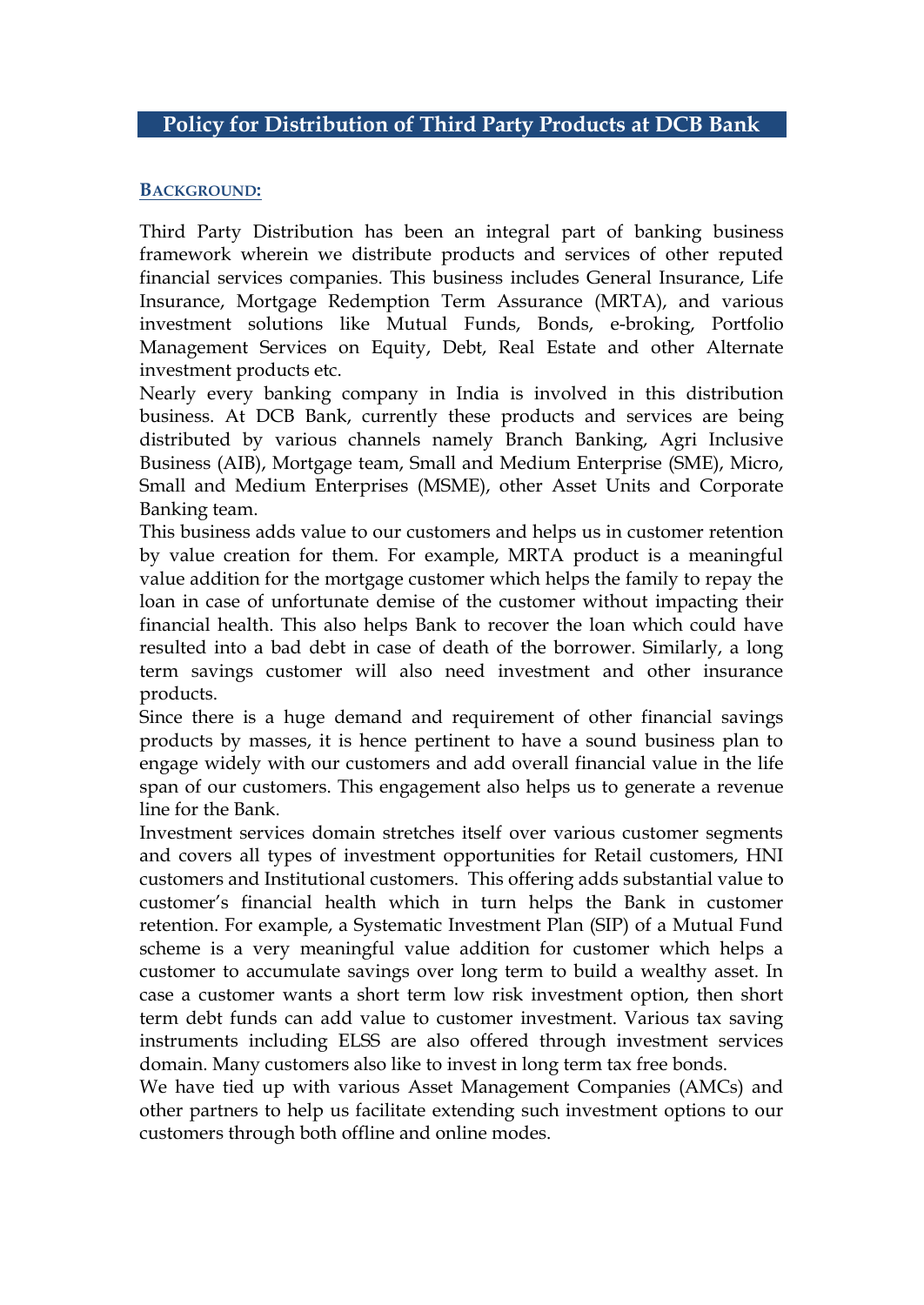Risk profiling of a customer is the main activity which helps the frontline team to provide investment options to customers based on customer profile and risk appetite.

**THIRD PARTY DISTRIBUTION UNIT'S BUSINESS GOAL AND OBJECTIVE:**

The purpose of Third Party Distribution unit is to assist branches and other channels identify customer needs and fulfil them by providing various Insurance and Investment solutions. These solutions can be broadly defined into such offerings which are not made by the Bank but altogether other financial services companies. These companies are partnered with the Bank to offer such solutions. Customer satisfaction is the most important factor to meet our business objectives.

Key Objective: To be a customer centric Insurance and Investment solution franchise which helps identify and fulfil customer needs of our banking customers with regard to their long-term and short term goals. **ORGANIZATIONAL STRUCTURE:**



It is also recommended that the MD&CEO of the Bank will be empowered to enter into arrangements with any principal / principals for Distribution of Third Party Products in line with applicable regulatory guidelines (RBI/SEBI/IRDA/others)

### **CURRENT BUSINESS STRUCTURE AND STRATEGY:**

Insurance and Investment distribution framework to have the right checks and balances in place to focus on offering suitable good quality and simple products to our customers backed by training and certification of the employees.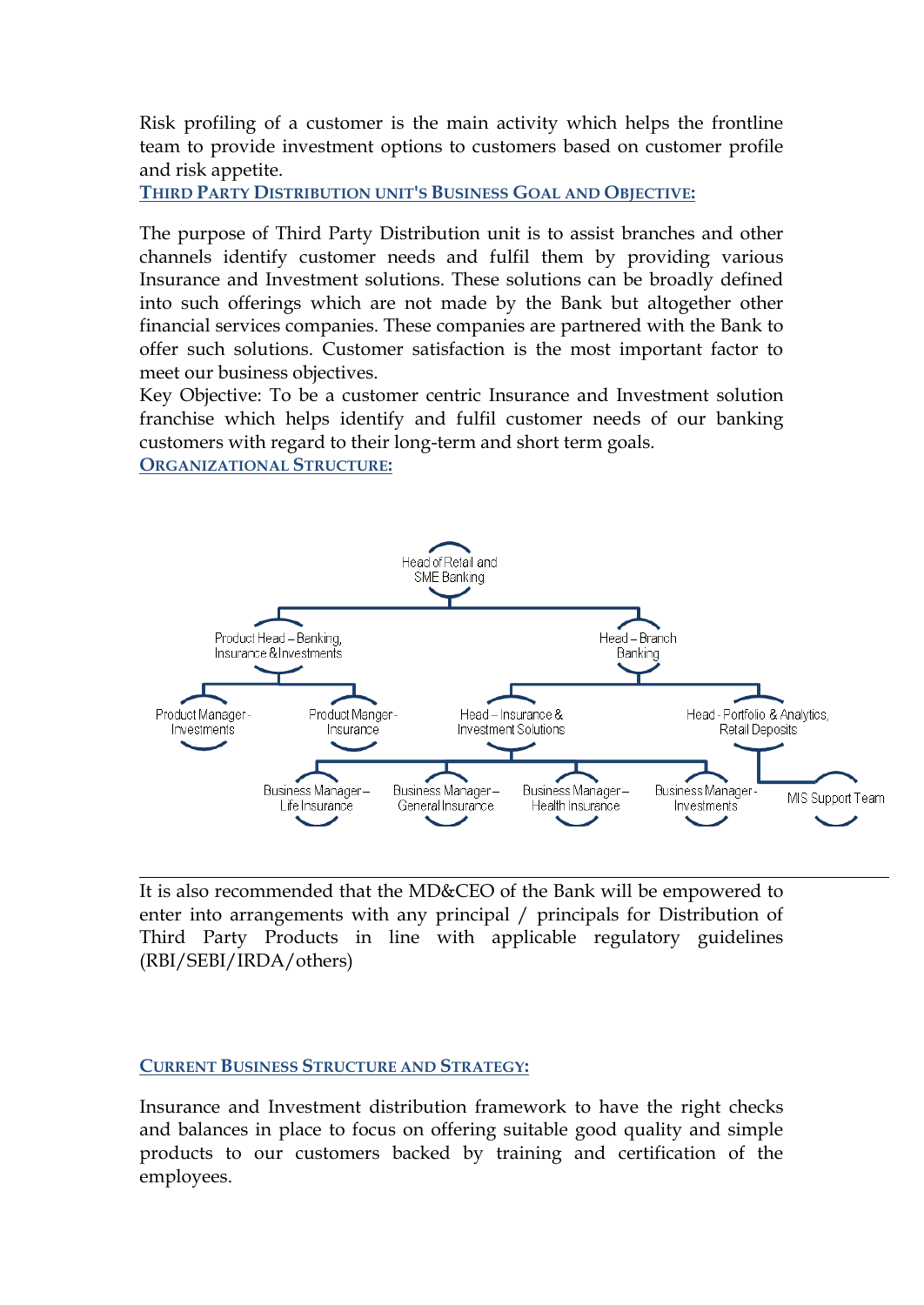We have carried out following changes in the structural distribution framework -

- We shall solicit and service all types of Insurance products including Group and Individual products, Unit Linked Insurance Plans - ULIP and Non- ULIP products etc. subject to the compliance of IRDAI regulations and in line with the agreements with various Insurers in this regard. Given the nature of volatility in the equity market and complexity of ULIPS, the Bank will not actively promote the distribution of ULIP products. However, based on customer requirements we may offer such products. Respective Business Managers shall appropriately put forth a business report with reference to the Insurance Business to the Business Unit Head (BUH) for review and feedback, if any. Such reviews shall be conducted once in a year going forward.
- Certification of employees is not only a compliance requirement but also helps the employee know and explain the product to the customer in a fair and transparent manner. Standard certifications like Insurance Regulatory and Development Authority of India (IRDAI) for Life Insurance and General Insurance distribution, National Institute of Securities Management (NISM) for Mutual Funds distribution and Depository Operations Certification Examination (DOCE) for Demat Operations are important regulatory prescriptions for distributing Third Party Products. We have strictly implemented this structure. No employee is allowed to distribute any Third Party Product unless the prescribed certification is cleared and held on record.

# **CURRENT PRODUCT DISTRIBUTION STRUCTURE**

Third Party Products are currently not offered to non-customers or walk-in customers.

Any non-regulatory deviation and day to day management of TPD Business (financial / non-financial) may be approved by Head – Retail and SME Banking.

Head – Retail and SME Banking may further delegate his Authority (if required).

For AIB Business, non-financial and non-regulatory deviations for conducting day to day TPD Business may be approved by Head – Agri Inclusive Banking.

| S. No.   Role Name                |
|-----------------------------------|
| Head - Retail & SME Banking       |
| Head - Agri and Inclusive Banking |

In view of Aadhaar based KYC access and increasing digital footprint, a new base of young customer's would be attracted by the Bank. Third party products may be offered to non-customers or walk-in customer's basis specific approval from MANCO / RMC for inclusion as a new segment. Also, cash payments may be accepted from customers for Third Party Products as allowed by RBI / AMFI / IRDA subject to the regulations laid down by them. **Insurance Business:**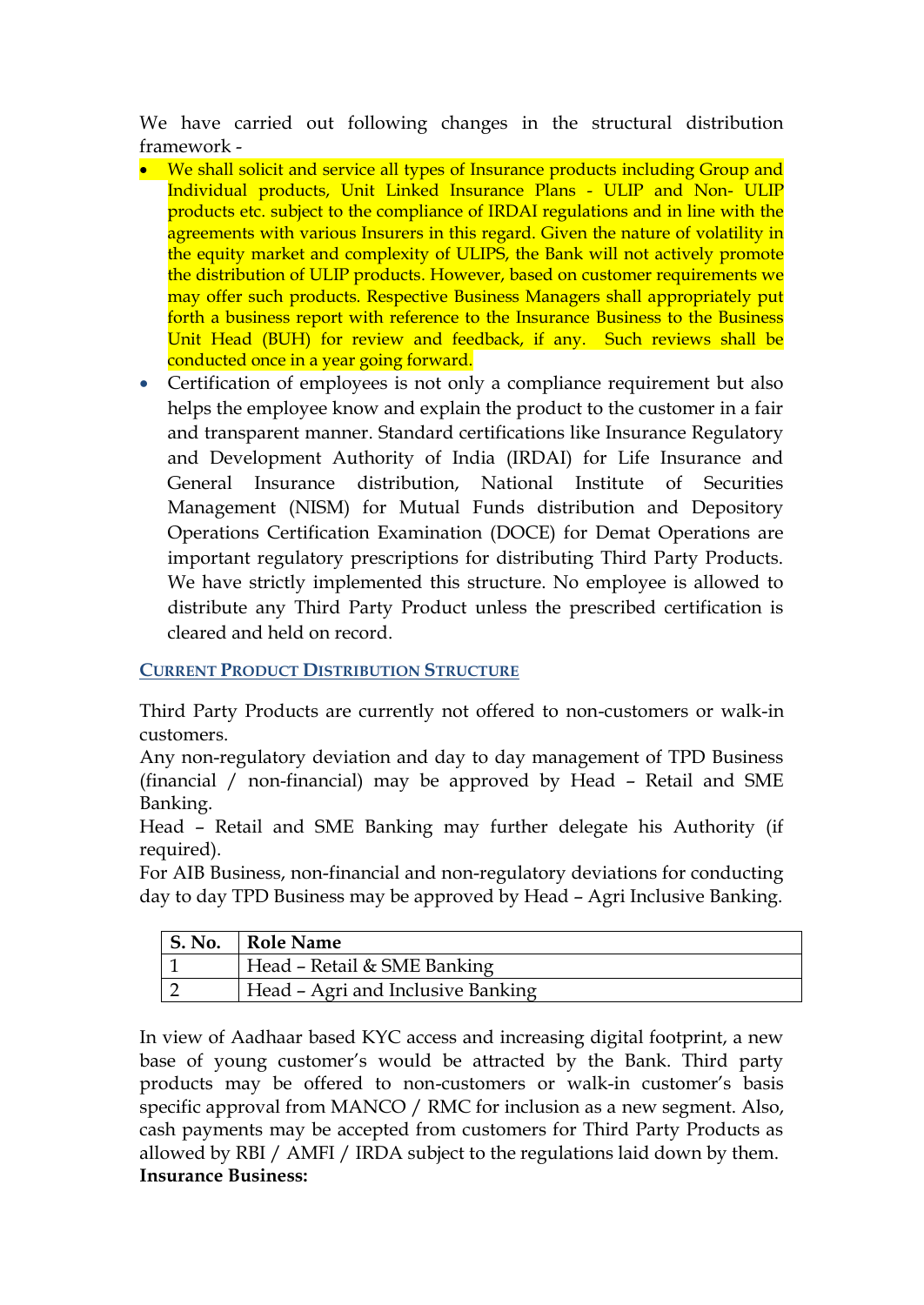Insurance policies are currently extended to existing customers or new to bank customers of the Bank both under Group Policy and Corporate Agency models.

For Asset customers, in Group policy products, sum assured cannot exceed the loan amount and can be extended upto the tenor of the loan.

1. **Life Insurance distribution:** Under Life Insurance distribution, we have Corporate Agency Agreements with Aditya Birla Sunlife Insurance Company Ltd.(ABSLI) and HDFC Standard Life Insurance Company Ltd. where we allow distribution of

a. Term Products covering the risk of death.

b. Fully guaranteed plans — these help the customers for covering risk of death and also provide guaranteed benefits during the tenor of the policy and/or at the maturity of the policy.

c. Insurance cover for mortgages is up to the disbursed Loan amount. Insurance cover cannot be more than the sanctioned amount. The client will sign a declaration incase he opts for an Insurance cover lesser than the loan tenure.

2. **General Insurance distribution:** Under General Insurance distribution, we distribute the following products currently,

- a. Personal Accident (death cover)
- b. Health Insurance
- c. Motor Insurance
- d. Home / Property Insurance
- e. Travel Insurance
- f. Fire, stock, etc. need based general insurance products

Performance linked variable payment programmes may be launched from time to time to encourage distribution of retail insurance

## **Mutual Funds Distribution:**

### 1. **Under Mutual Funds distribution**

a. The Mutual Fund Investment Committee (MFIC) has been formulated to be the guiding and review committee for Insurance and Investment Business of the Bank. The committee will review overall performance, risk management of the business and overall industry trends. The members of the MFIC are enlisted as under:

| S. No. | <b>Role Name</b>                                |
|--------|-------------------------------------------------|
|        | Head - Retail & SME Banking                     |
| റ      | Head-Treasury and Correspondent Banking         |
| 3      | Head - Branch Banking, Retail                   |
|        | Product Head - Banking, Investments & Insurance |
| 5      | Head – Insurance & Investment Services          |
|        | <b>Product Manager - Investment Solutions</b>   |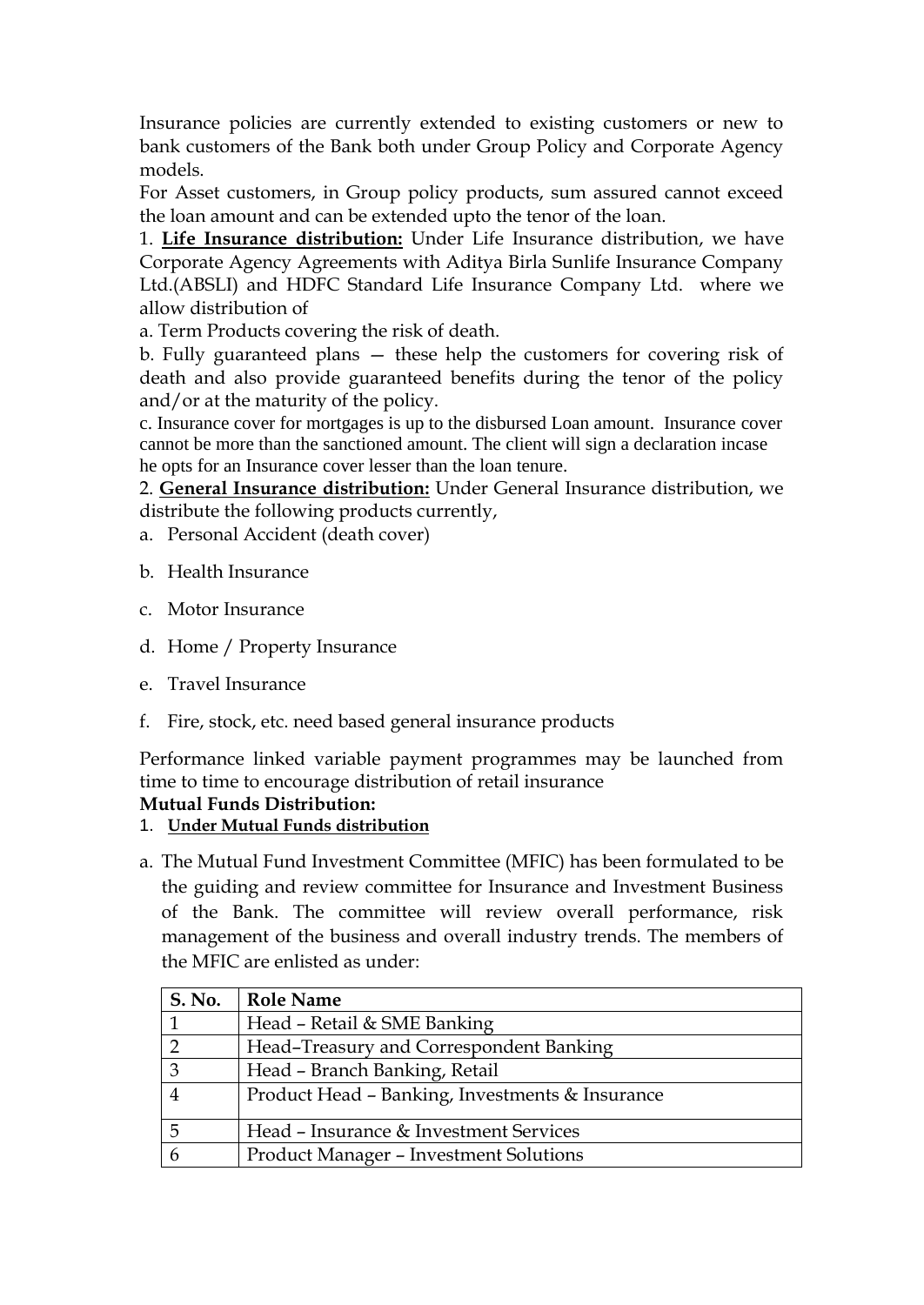The quorum for the MFIC meetings shall be: Chairman: Head - Retail & SME Banking and in his absence Head – Treasury and Correspondent Banking and 3 out of the remaining 5 members.

With effect from April 01, 2017, Mutual Fund Investment Committee will meet at least once in a year to review the progress under Mutual Fund Distribution.

All new AMCs, Mutual Funds or related investment products can be approved either by MFIC Chairman, Head – Retail & SME Banking or Head – Treasury and Correspondent Banking.

- b. Most of Mutual Fund products allowed for distribution are selected and recommended to for approval with a conservative risk profile investor as an approach strategy by MFIC Chairman and in his absence the Head – Treasury and Correspondent Banking
- c. The performance of approved Mutual Funds is monitored at a regular interval and taken on record.
- d. Any other alternate products may be offered based on approval from MFIC Chairman and in his absence Head – Treasury and Correspondent Banking.
- e. Other products on exception basis if specifically demanded by the customer will be distributed with the approval of MFIC Chairman, Head - Retail & SME Banking or Head - Treasury and Correspondent Banking.
- f. Performance linked reward programmes may be launched from time to time to encourage distribution of Investment Products.
- g. Only associates who are NISM certified are allowed to distribute Mutual Fund products.
- h. Customer Investment Declaration Form (CIDF) is mandatory for all Mutual Fund transactions.

2. **Distribution of Online Trading**: Under online share trading, we have restructured the distribution offering by:

a. Focusing on identifying the right customers with suitable risk appetite or need like traders / long term investor to have online share trading solution of India Infoline (IIFL).

b. Equity trading solution is only distributed where a customer can invest / trade by way of stock broker's Internet solution or call centre.

c. We do not distribute any Commodity and Currency Trading accounts actively. Such accounts are only offered to customers on their written requests. However, there will be no performance linked payout to any employee on brokerage products like online trading.

**CUSTOMER SUITABILITY AND APPROPRIATENESS POLICY**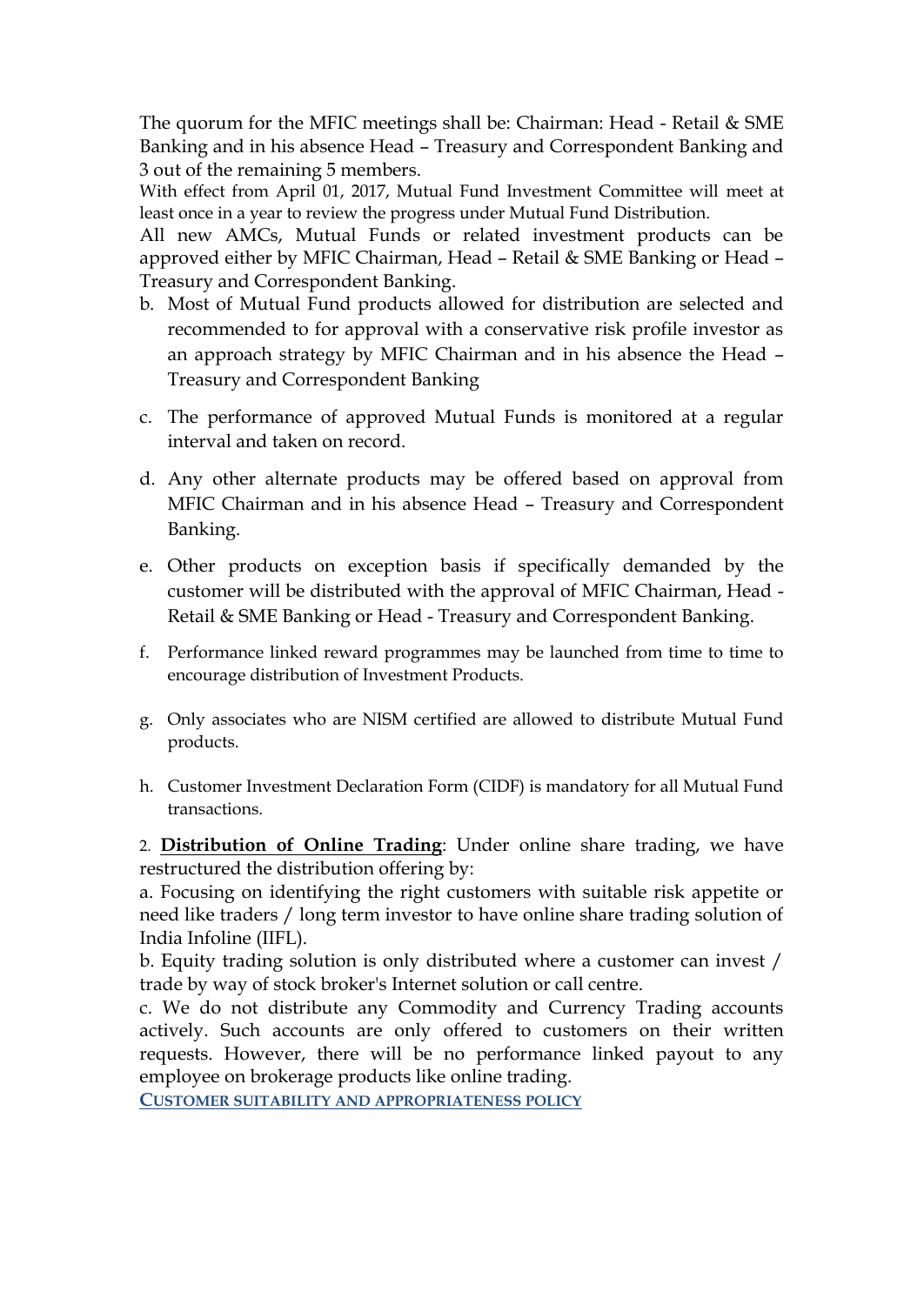The products offered will be appropriate to the needs of the customer and based on an assessment of the customer's understanding of financial products, his/her risk appetite, customer profile and financial stability etc.

The Bank will endeavour to make sure that the product or service offered is (a) Appropriate to the customer's needs

(b) Not inappropriate to the customer's financial standing and understanding, based on the assessment made by it

(c) Such assessment will be suitably documented in the Bank's records by way of Customer Investment Declaration form (CIDF) for Investment products and Life insurance. CIDF document will help in the risk profiling of the customer and basis the risk category, suitable products will be distributed to the customer.

Customer Declaration on understanding on the product, suitability of risk profile and willingness to invest in the same is sought though CIDF in writing (d) Not compel a customer to subscribe to any Third Party Product

(e) Ensure that the products being sold or service being offered, including Travel Card that is manufactured by Third Party and other Third Party Products, are in accordance with extant rules and regulations

**4 PILLARS FOR BUSINESS GROWTH**

People Knowledge and Certification:

Key driver of our business will be certifications of our frontline team w.r.t IRDA, NISM, CDSL etc. In order to ensure that we have minimal communication and understanding gap, knowledge and certification is the key to our success.

We work closely with all our business partners to certify our frontline team to equip them with all relevant knowledge for distribution of these products.

Regular training is conducted by business partners with support from our business team to all sales teams across branches. All our products are offered as a distributor with no service charges to our customers.

Learning and development will remain as the most important aspect to meet the overall business objective of the Bank.

### **Products Portfolio:**

As a Bank, intention is to maintain a conservative or moderately conservative distribution approach. As stated before, complex investments / insurance products will be avoided and focus has to be on simple and unambiguous offerings.

Based on risk profiling of the customer and need based analysis, end products will be chosen for investments. Various mechanisms will be put in place to ensure that we distribute only identified products at the Bank.

# **Offering Price:**

We will offer all our products as a distributor with no service charges to our customers.

### **Business Promotion:**

For active engagement with customers, various engagement routes will be chosen. For example customer meets, various micro marketing events, online promotion, email promotion etc.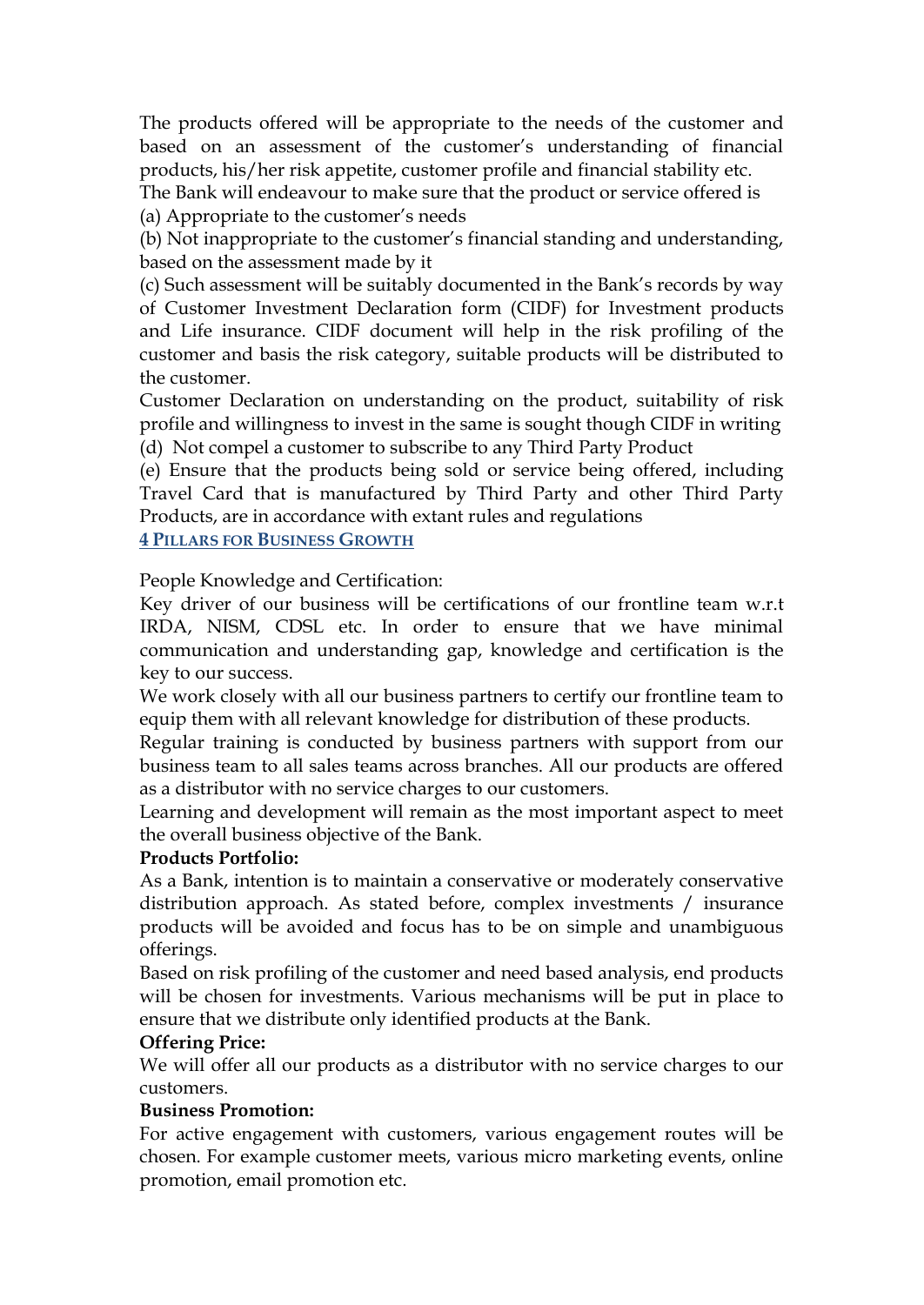To drive sales team towards the end business objective, a performance payout structure will be rolled out from time to time to ensure wider enthusiasm and involvement. To broad-base our distribution, we will have a focused strategy on digital expansion, channel expansion eg. Contact centre that is distribution of insurance products through certified employees at contact centre and new customer segments.

## **CONTROL MECHANISM FOR THIRD PARTY PRODUCT DISTRIBUTION**

We have done the restructuring of Third Party Distribution at product level, we also have implemented process level restructuring which will help us comply with the regulatory requirements as well as control any miscommunication to the customer.

Few of the important control mechanisms are listed below:

- 1. For Life Insurance distribution, Pre Issuance Verification Call (PIVC) is done by the business partner who helps in controlling the communication gaps, if at all, with the customers. All such PIVC conversations with customers are recorded and held on record with our business partner (Aditya Birla Sun Life Insurance).
- 2. As described already post specific structural changes, most of the communication gaps in Life Insurance distribution across the industry have been observed in cases where complex structure products were distributed by distributors. Many of these products were categorized as Unit Linked Insurance Plans (ULIPs) linked to the equity market performance. We have consciously stopped distribution of all such complex ULIP and traditional products. Only approved Term Plans or Guaranteed Life Insurance Products are allowed for distribution currently. Any specific product other than Term plan or Guaranteed Life Insurance products are only as per specific customer demand and through exception approval.
- 3. We have implemented distribution of Insurance "only" to DCB Bank customer w.e.f. 1st Jan 2014. This will help us adhere to KYC related regulations since only DCB Bank account holders can be solicited for Insurance Products from branches.
- 4. We have already implemented requirement of obtaining Customer Investment Declaration Form (CIDF) from each customer buying any Life Insurance or Mutual Fund / Investment Products. CIDF as implemented has been duly approved by internal legal department. It is important to note that CIDF encompasses recording of information related to the risk profiling and basic undertaking relevant to the understanding of the product by the customer.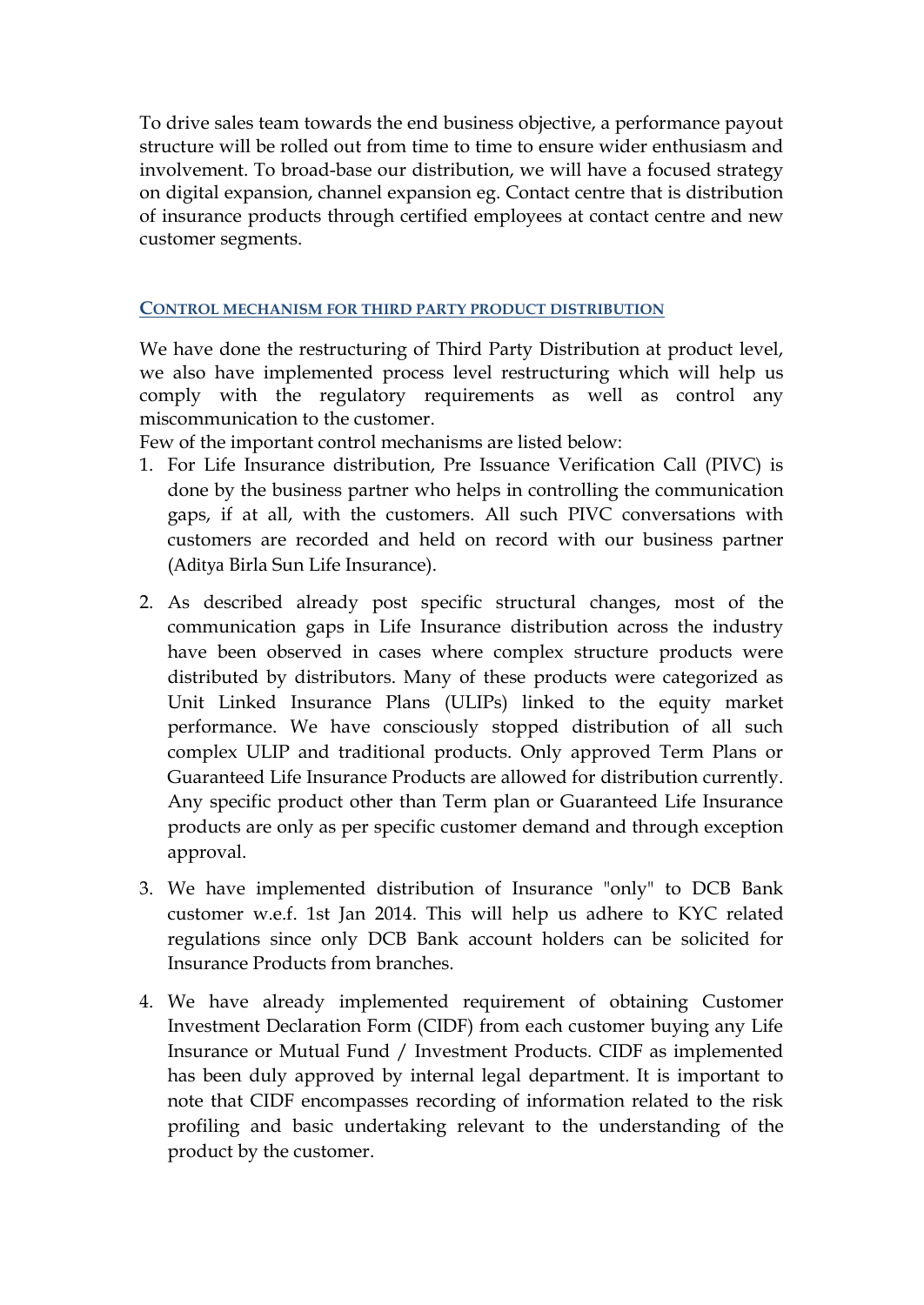Likewise General Insurance products like Group Personal Accident (GPA) and Life Insurance coverage is a very important requirement for the customers and serves the twin purpose of covering the life of the earning member and thereby addressing the future liabilities in case of death, and secondly helping the customers to save money for longer periods of time.

Customers need appropriate insurance cover to help them protect their families from the uncertainty of cash flows (regular income) in case of unforeseen circumstances like death of the earning member of the family.

#### **GRIEVANCE REDRESSAL MECHANISM**

We already have a robust mechanism to address any grievances of our customers. These are across the various streams of products, which we offer. We already have processes and systems to address customer grievances to their satisfaction. This is in line with the Reserve Bank of India requirements as well.

The scope of Bank's Customer Grievance Redressal Mechanism (CGRM) also extends to Third Party Products (TPP) offered to the Bank's customers.

The Bank is accountable for the products offered and the customer has a right to have a clear and easy way to have any valid grievances redressed. The Bank will also facilitate redress of grievances stemming from its sale of Third Party Products.

**MISSELLING OF THIRD PARTY PRODUCTS**

In the event of Bank receiving of any complaint from the customer regarding mis-selling of the Third Party Products by the Bank, or about having engaged in any improper conduct or about having acted in violation of any Code adopted by the Bank, the Bank will take appropriate steps to address the complaint as soon as possible. In case lapses by the Bank employees are established, the Bank will compensate the customer suitably, based on the facts and circumstances of the case.

To prevent any misselling, the Bank will take necessary precautions and initiatives to educate the frontline staff to ensure that the TPP (Third Party Products) offered to the banks customers are in line with the customer needs and risk appetite and or other considerations.

Wherever insurance product is offered towards coverage for a loan customer, appropriate caution will be exercised to ensure that there is correlation between the quantum of loan and sum assured.

**CONFLICT OF INTEREST**

The bank offers Third Party Products to its customers. To avoid conflict of interest in Third Party Products:

1. There is a clear segregation between Product, Marketing and Branch/Sales functions